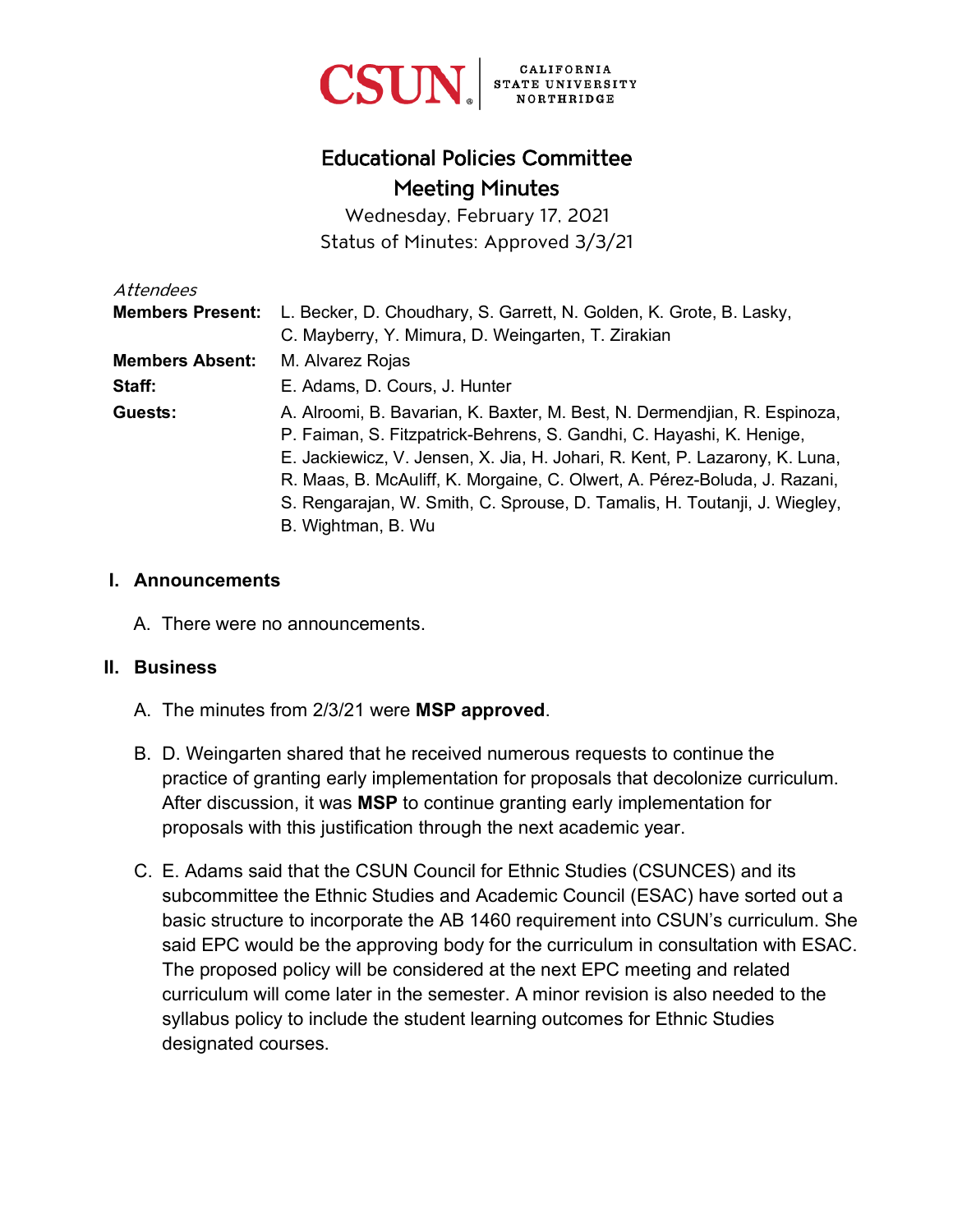- D. E. Adams provided a brief overview of the Matador Academic Challenge, which gives freshmen taking 15-17 units the opportunity to drop a class through week 11. She requested to continue the Matador Academic Challenge for freshmen and asked the committee to consider extending it to new transfers and continuing students. After discussion, it was **MSP** to continue the Matador Academic Challenge for first time freshmen in the next academic year. Additionally, it was **MSP** to approve the Matador Academic Challenge for transfer students as well.
- E. D. Cours reminded the committee that the campus Academic Internship and Service Learning policy is audited by the Chancellor's Office about every 10 years. The audit has resulted in at least one finding, that the campus does not have an academic policy compliant with EO 1064. Additional information will be provided along with a sample policy from Chico that has been recommended as a good model. Since the policy will need to cover both undergraduate and graduate students, revisions will need to be made in collaboration with GSC. The committee will continue the discussion at the next meeting.
- F. D. Weingarten said the Senate Executive Committee requested that EPC review the CSUN Syllabus Policy. After discussion, he asked for members to form a subcommittee to provide a recommendation back to EPC. D. Choudhary, B. Lasky and C. Mayberry volunteered for the subcommittee.
- G. Provisionally Approved Curriculum *The following items were informational and not voted on.* **SELECTED TOPICS David Nazarian College of Business and Economics**  1. ACCT 497CPA – The Capstone Course for CPA Review (3) **College of Humanities** 2. ENGL 495EX – Experiments in 21st Century Fiction (3) 3. ENGL 495RC – Radical Christianity (3) 4. GWS 495FLP – Feminist Love Politics (3) **College of Social and Behavioral Sciences** 5. CJS 452CV – Central American Crime and Violence (3) 6. CJS 452MD – Media and Crime (3) 7. PSY 479SJ – Advanced Inquiry in Psychology and Social Justice (3) **PREVIOUSLY OFFERED EXPERIMENTAL TOPICS**

#### **College of Health and Human Development**

8. RTM 296RS – Introduction to Recreational Sport Management (3) *(previously offered Fall 2018, Fall 2019)*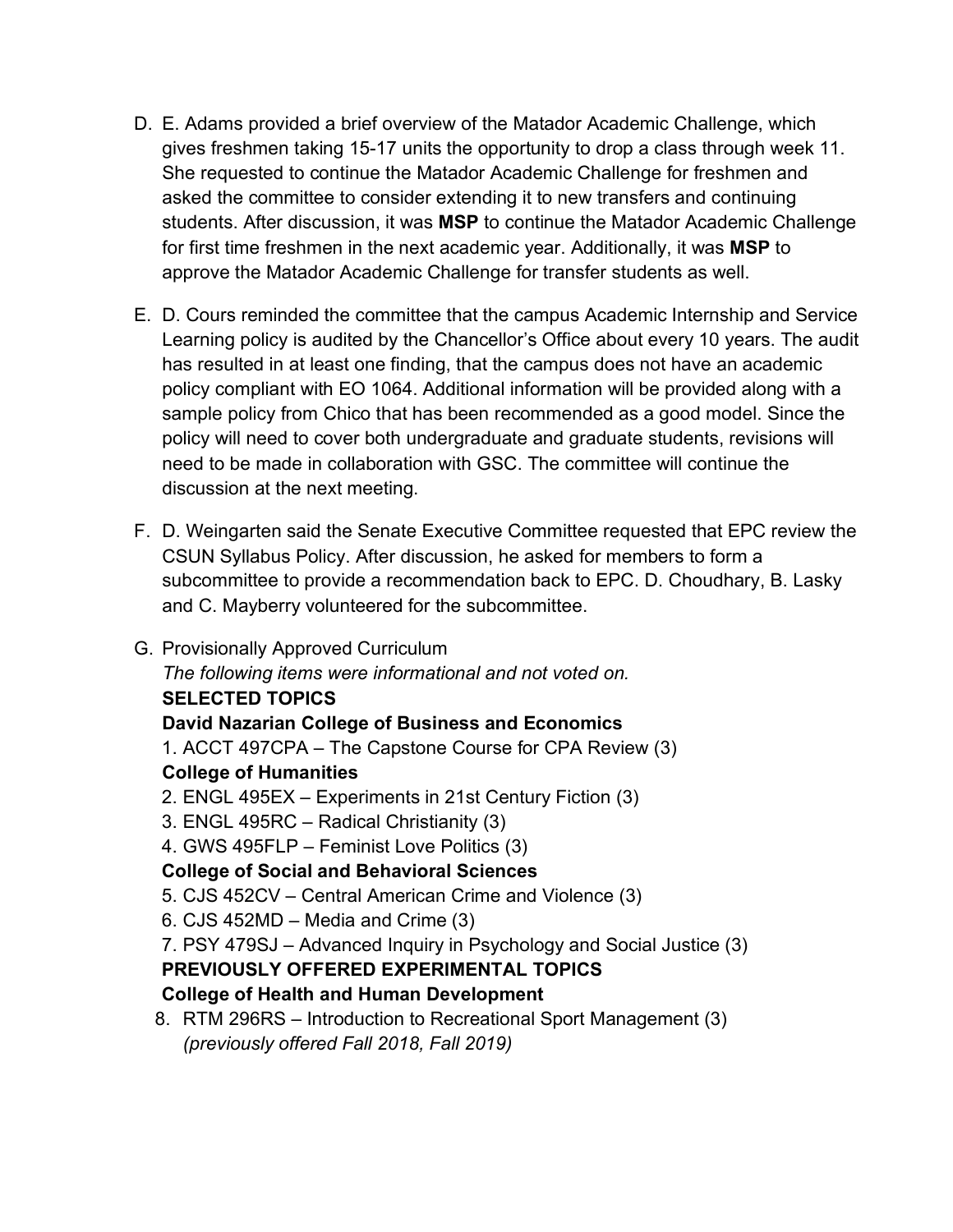- H. Previously Offered Experimental Topics
	- **David Nazarian College of Business and Economics**
	- 1. BUS 496BH Systems Thinking for Organizations (3). **MSP approved**. *(previously offered Fall 2019, Spring 2020, Fall 2020, Spring 2021)* **College of Humanities**
	- 2. SPAN 496MS Spanish for the Health Professions (3). **MSP approved**. *(previously offered Fall 2016, Fall 2018, Fall 2019, and Fall 2020)*

#### **College of Social and Behavioral Sciences**

- 3. HIST 496EH U.S. Environmental History (3). **MSP approved**. *(previously offered Spring 2005, Fall 2006, Fall 2020, Spring 2021)*
- I. Curriculum proposals on the Consent Calendar were **MSP approved** with the exception of item A.1. Music, B.M. Jazz Studies program modification, which was tabled for revisions (see Attachment I).
- J. College of Engineering and Computer Science
	- 1. The Computer Science, B.S. and Computer Information Technology, B.S. memo to extend current GE pattern modifications in 2021-22 and 2022-23 was **MSP approved** with the addition of a statement about changes in accreditation requirements.
- K. Early Implementation General Education New Course Proposals Provisionally Approved by Academic Affairs Council

# **College of Science and Mathematics**

### *Biology*

# *Returning from 10/2/19*

1. BIOL 218/L – Microbes and People and Lab (2/1). **Tabled** for revisions requested on 10/2/19.

# **College of Social and Behavioral Sciences**

#### *Geography and Environmental Studies Returning from 11/6/19*

- 2. GEOG 101A/AL The Physical Environment and Lab (2/1). **Tabled** for revisions requested on 10/2/19.
- 3. GEOG 103A/AL Weather and Lab (2/1). **Tabled** for revisions requested on 10/2/19.
- L. Early Implementation General Education Pattern Modification Proposals Provisionally Approved by Academic Affairs Council

# **College of Science and Mathematics**

### *Geological Sciences*

1. Geology, B.S. **MSP approved**.

### *Mathematics*

- 2. Mathematics, B.A. **MSP approved**.
- 3. Mathematics, B.S. **MSP approved**.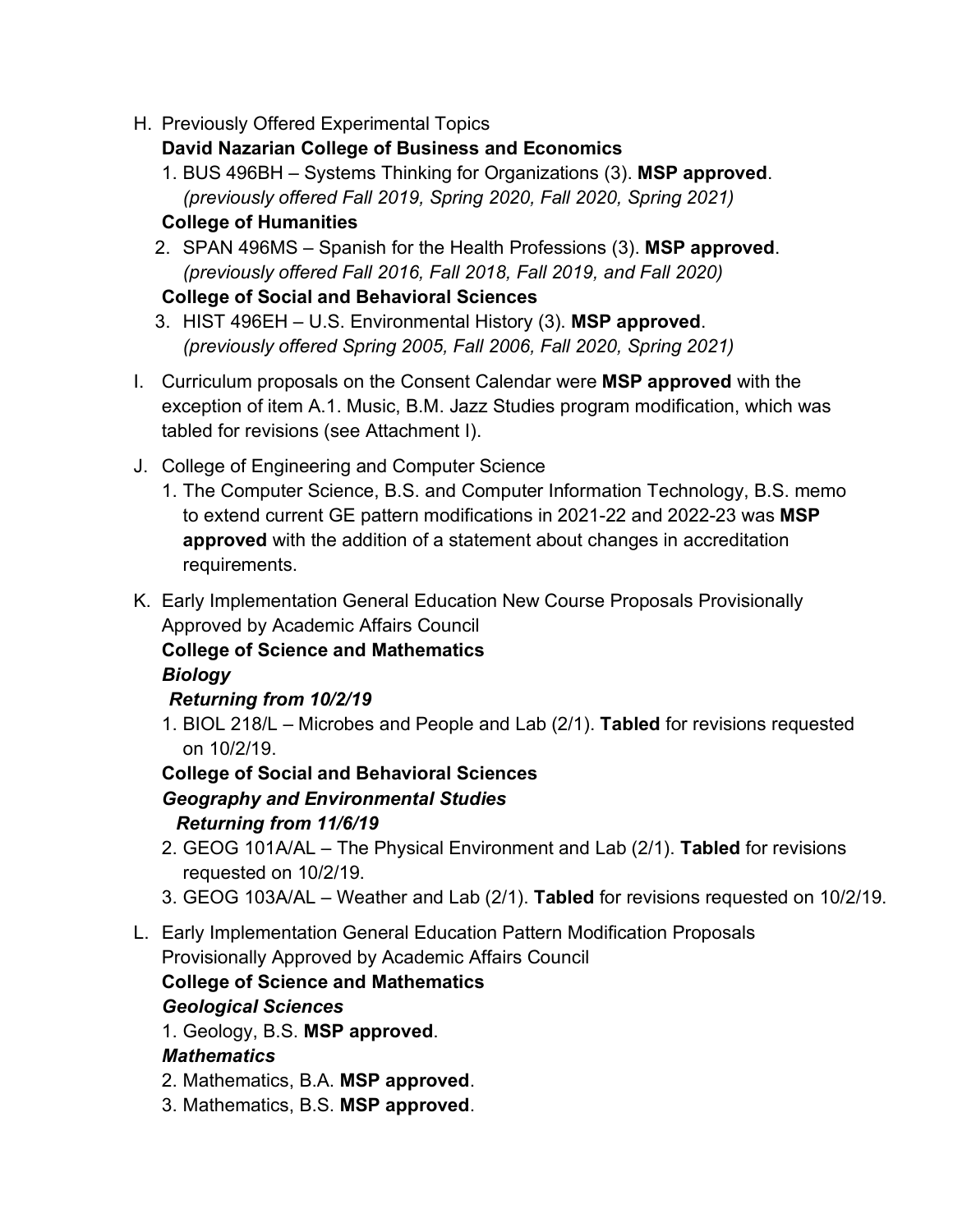# **David Nazarian College of Business and Economics**

*Accounting and Information Systems*

- 4. Accountancy, B.S. **MSP approved**.
- 5. Information Systems, B.S. **MSP approved**.

### *Business Administration*

6. Business Administration, B.S. **MSP approved**.

### *Economics*

- 7. Economics, B.A. **MSP approved**. **College of Health and Human Development** *Recreation and Tourism Management*
- 8. Tourism, Hospitality, and Recreation Management, B.S. **Tabled** for addition of syllabus.

# **College of Engineering and Computer Science**

## *Civil Engineering and Construction Management*

- 9. Civil Engineering, B.S. **MSP approved**.
- 10. Construction Management, B.S. **MSP approved**.

# *Electrical and Computer Engineering*

- 11.Computer Engineering, B.S. **MSP approved**.
- 12. Electrical Engineering, B.S. **MSP approved**.

# *Manufacturing Systems Engineering and Management*

- 13.Engineering Management, B.S. **MSP approved**.
- 14. Manufacturing Systems Engineering, B.S. **MSP approved**.

### *Mechanical Engineering*

15. Mechanical Engineering, B.S. **MSP approved**.

# **College of Social and Behavioral Sciences**

# *Sociology*

16. Sociology, B.A. **MSP approved**.

# *Urban Studies and Planning*

17. Urban Studies and Planning, B.A. **MSP approved**.

# M. College of Social and Behavioral Sciences

#### *Psychology Program Modification*

- 1. Psychology, B.A. **MSP approved**.
- N. Early Implementation Proposals

# **Mike Curb College of Arts, Media, and Communication** *Music*

# *New Course*

1. MUS 466 – Digital Strategies for the Music Industry (3). **Tabled** for clarification of early implementation request.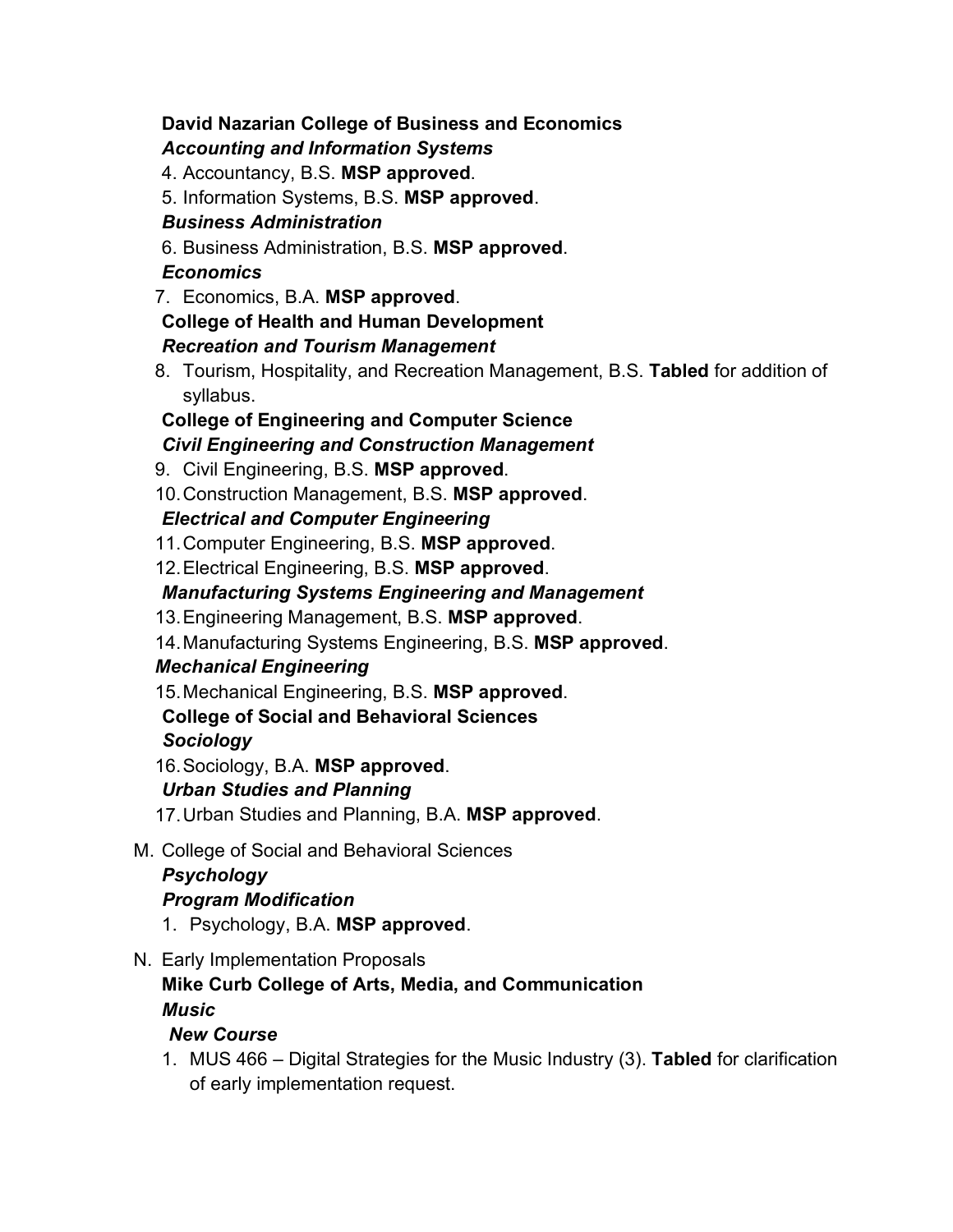#### *Program Modification*

2. Music, B.A. Option in Music Industry Studies. **Tabled** for clarification of early implementation request.

**College of Social and Behavioral Sciences** *Geography and Environmental Studies*

#### *New Course*

3. GEOG 449 – Mixed Methods for Human and Environmental Geography (3). **MSP approved.**

Meeting adjourned at 3:57 p.m.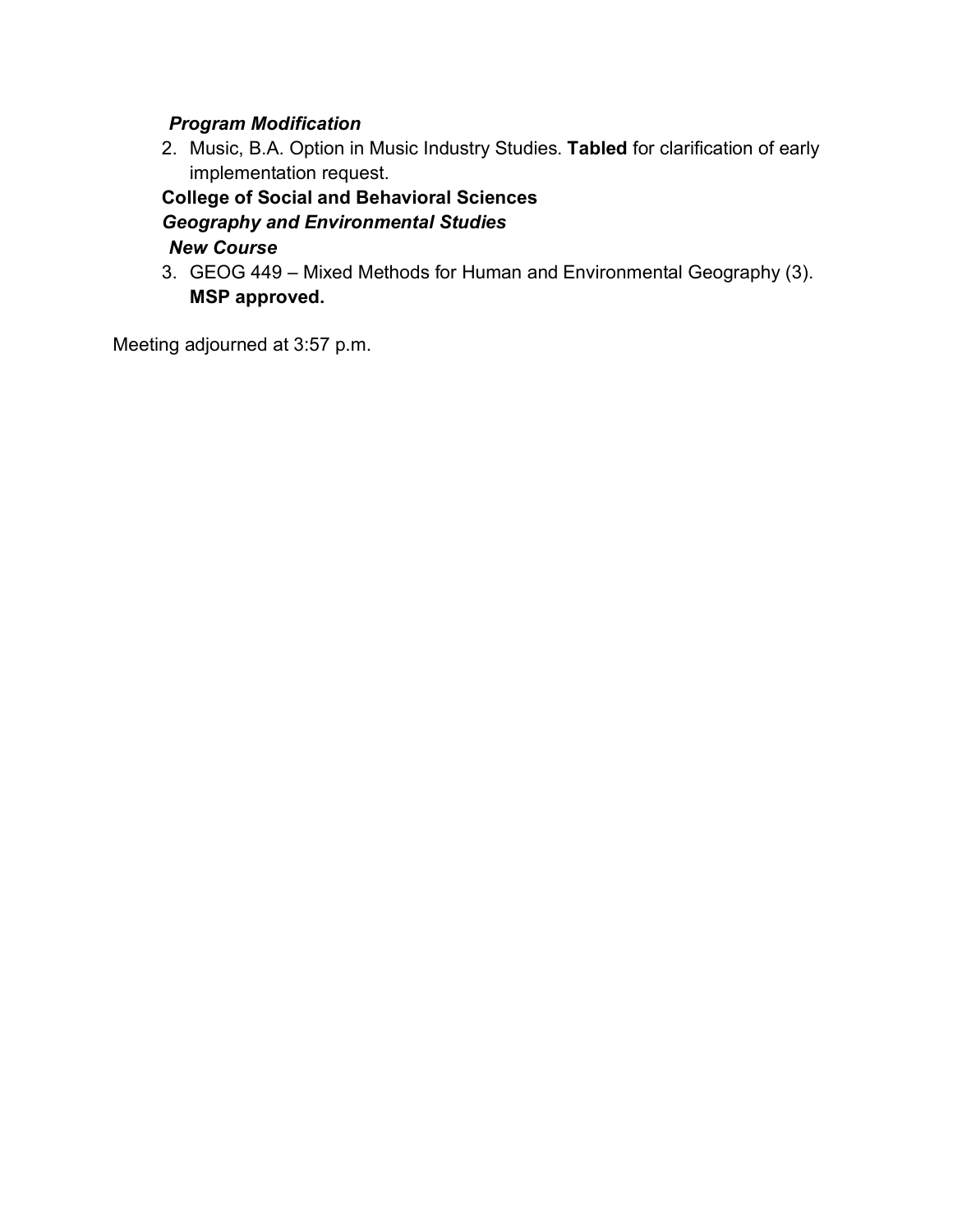### **Attachment I: Consent Calendar**

Some curriculum proposals will be moved onto a "consent calendar" on the agenda. The purpose of the consent calendar will be to expedite items deemed to be minor and noncontroversial. The Chair of EPC will move items onto the consent calendar in consultation with the Executive Secretary of the Committee. All of these items will remain available for review by all EPC members and any EPC member may remove an item from the consent calendar at any time prior to or during the meeting at which the item is to be considered. Items on the consent calendar will be acted upon as a single item. (EPC Standard Operating Procedures, page 3.)

#### **Early Implementation**

- A. Mike Curb College of Arts, Media, and Communication
	- *Music*

#### *Program Modification*

1. Music, B.M. Option in Jazz Studies *Tabled for Revisions Theatre*

#### *Course Modifications*

- 2. TH 261 Fundamentals of Scenery and Properties Technology (2) *Change course description and requisites*
- 3. TH 261A Scenery and Properties Technology Production Participation (1) *Change course number to TH 261P*
- 4. TH 262 Fundamentals of Costume Technology (2) *Change course description and requisites*
- 5. TH 262A Costume Technology Production Participation (1) *Change course number to TH 262P*
- 6. TH 263 Fundamentals of Lighting and Sound Technology (2) *Change course description and requisites*
- 7. TH 263A Lighting and Sound Technology Production Participation (1) *Change course number to TH 263P*
- 8. TH 361A Intermediate Scenery and Properties Technology (2) *Change course title, description and classification from C-20 to C-12*
- 9. TH 361B Scenic Art Techniques (2) *Change course title, short title, description and classification from C-20 to C-12*
- 10.TH 362A Intermediate Costume Technology (2) *Change course title, description and classification from C-20 to C-12*
- 11.TH 363A Intermediate Lighting Technology (2) *Change course title, description and classification from C-20 to C-12*
- 12.TH 367 Advanced Make-Up (2) *Change course title, description, requisites and classification from C-20 to C-12*